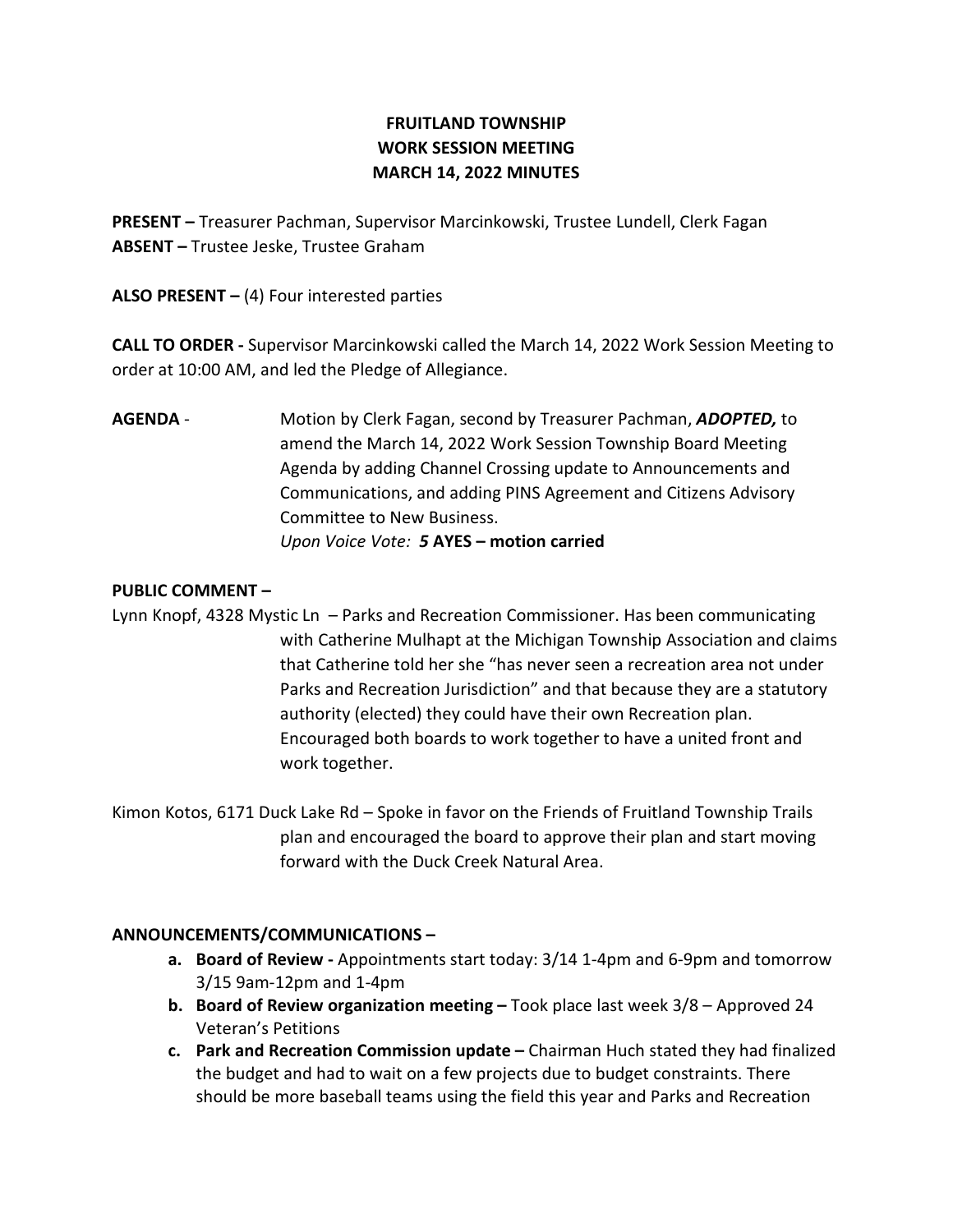plans to focus on making Nestrom Park more ADA accessible. Trustee Lundell asked if there was room in the budget for anything at the Duck Creek Natural Area and Chairman Huch responded that there is not at this time.

- d. Melissa Beegle email The Board received an email from Melissa Beegle stating she is opposed to rejoining the White Lake Ambulance Authority and a timeline of the events that took place when Fruitland Township withdrew from the authority as well as more recent concerns. She also spoke about the process previous boards used to plan road projects.
- e. Land Conservancy letter The township received a letter from the Land Conservancy of West Michigan that there will be an ecological planned burn at the Anderson Woods Nature Preserve in April or May.
- f. Fink Channel Crossing Project Received an email from Steven Fink with updates on the Channel Crossing Project.

### UNFINISHED BUSINESS –

- a. Senior Assistance The Board discussed allocating portions of the ARPA funds to the Vikings Athletic Center and Living Well Senior Services in addition to the funds already allocated from the Senior Millage Grant.
- b. Dangerous Buildings Both 4434 South Shore Dr Tanis and 3321 Scenic Dr-Zielinski have been noticed as "Dangerous Buildings" – Supervisor Marcinkowski is working with Attorney Even on the next steps, which will involve Hearing Officers.
- c. Rosene The court case between Rosene and Fruitland Township has been dismissed. Fruitland Township did have to provide some documents requested by Rosene during the case via FOIA, but did the court ruled that no privileged documents need to be provided.
- d. **3321 Scenic Dr** Repairs have been made to the home without permits. Attorney Even has recommended sending a "Stop Work" notice.
- e. Friends of Fruitland Township Trails Dave Rice gave a presentation for the Friends of Fruitland Township Trails and their hopeful plan for the Duck Creek Natural Area. He gave a summary of phases 1&2 and estimated cost for each phase. They are looking for Board approval to move forward with these phases and also asking the Board to reject the Park Commission's request to dedicate the DCNA to the Parks and Recreation Commission, publish the DCNA ordinance and notify neighbors surrounding the area, organize a volunteer network and repurpose material left from the removal of the McMillan Road End Stairs. They would also like approval to apply for grants.

Motion by Supervisor Marcinkowski, second by Trustee Lundell, ADOPTED, to suspend from Robert's Rules. Upon Voice Vote: 5 AYES – motion carried

Supervisor Marcinkowski reminded Dave Rice that he would need volunteer waiver forms signed for any volunteers at the work day. He also reminded the Board that any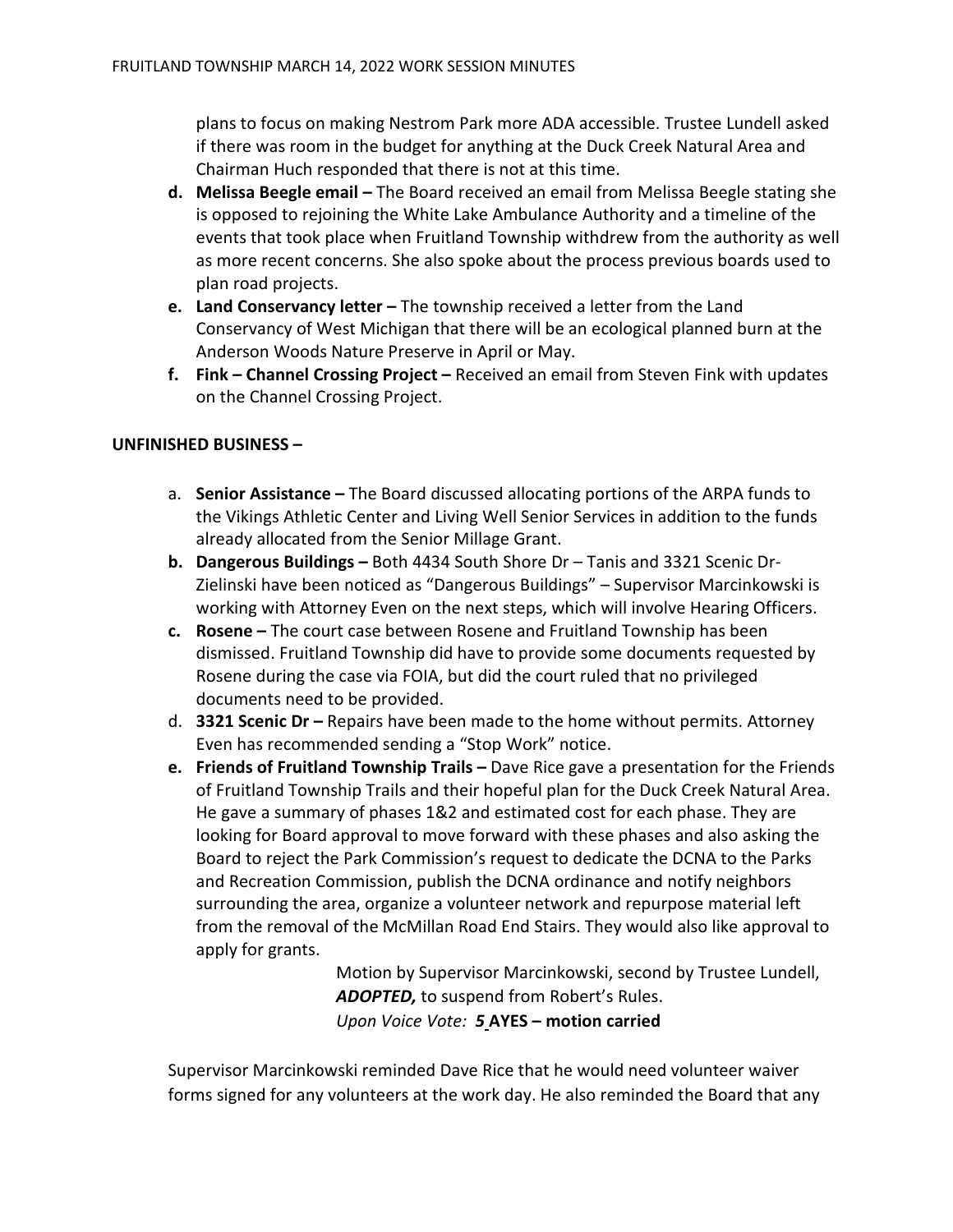grants will come with requirements, especially the DNR grant, and that if the requirements are not met Fruitland Township may have to pay the grant money back to the grantor. Supervisor Marcinkowski questioned whether we should be required to get three bids for proposals for the DCNA. Trustee Lundell suggested that maybe we would request multiple bids when the actual work is being done and contractors are being hired. Clerk Fagan responded that we have heard from other companies such as Bob Ford and Pete Bosheff's proposal last year and the Land Conservancy previous to that, and that the Friends of Fruitland Township Trails aren't asking to be paid for their work. Clerk Fagan also reminded the Board that a relationship with the Friends of Fruitland Township Trails was already established in previous years and that the disconnect seems to be connected to Board and member turnover. She also suggested coordinating grant writing with the Greater Muskegon Area Economic Development relationship that has been established with the ARPA fund administration – so that the Board would have more control over the grant writing but also allow FFTT to be involved. Supervisor Marcinowski will gather more information regarding the grant process and what steps would already need to be in place to apply for grants or whether "start up/seed" money would be necessary to start.

> Motion by Trustee Holman second by Trustee Lundell, ADOPTED, to unsuspend from Robert's Rules. Upon Voice Vote: 5 AYES – motion carried

- f. Request to designate DCNA to Park Commission Clerk Fagan commented that the letter requesting the dedication was read to the Board by Carlet Mitenbuler at a previous meeting, but that the Board has not seen an actual copy of the letter and questioned what law she is citing that states all recreation areas must be dedicated to the Parks Commission. Trustee Lundell questioned why the Parks Commission is only requesting this area when there are other recreation areas within the township and how they will handle those areas within their budget when their budget is already at the maximum amount. Clerk Fagan also brought up that the formal dedication of Nestrom Park, Marcus Park, and the Duck Lake Road Park was just done by the previous board in the last three years and questioned why the DCNA was not dedicated at that time if it was "legally required." Supervisor Marcinkowski questioned the information being given to us by Lynn Knopf from the MTA Attorney and whether it is considered "legal advice" since it is not being done through the township attorney's office and nothing has been put in writing.
- g. Road Projects chip and seal sub division roads Supervisor Marcinkowski provided information from the Muskegon County Road Commission that recommends a formula of: 50% paid by the MCRC, 25% paid by Fruitland Township and 25% to be paid by the residents via special assessment. Clerk Fagan will look into the process for establishing a special assessment for the road projects.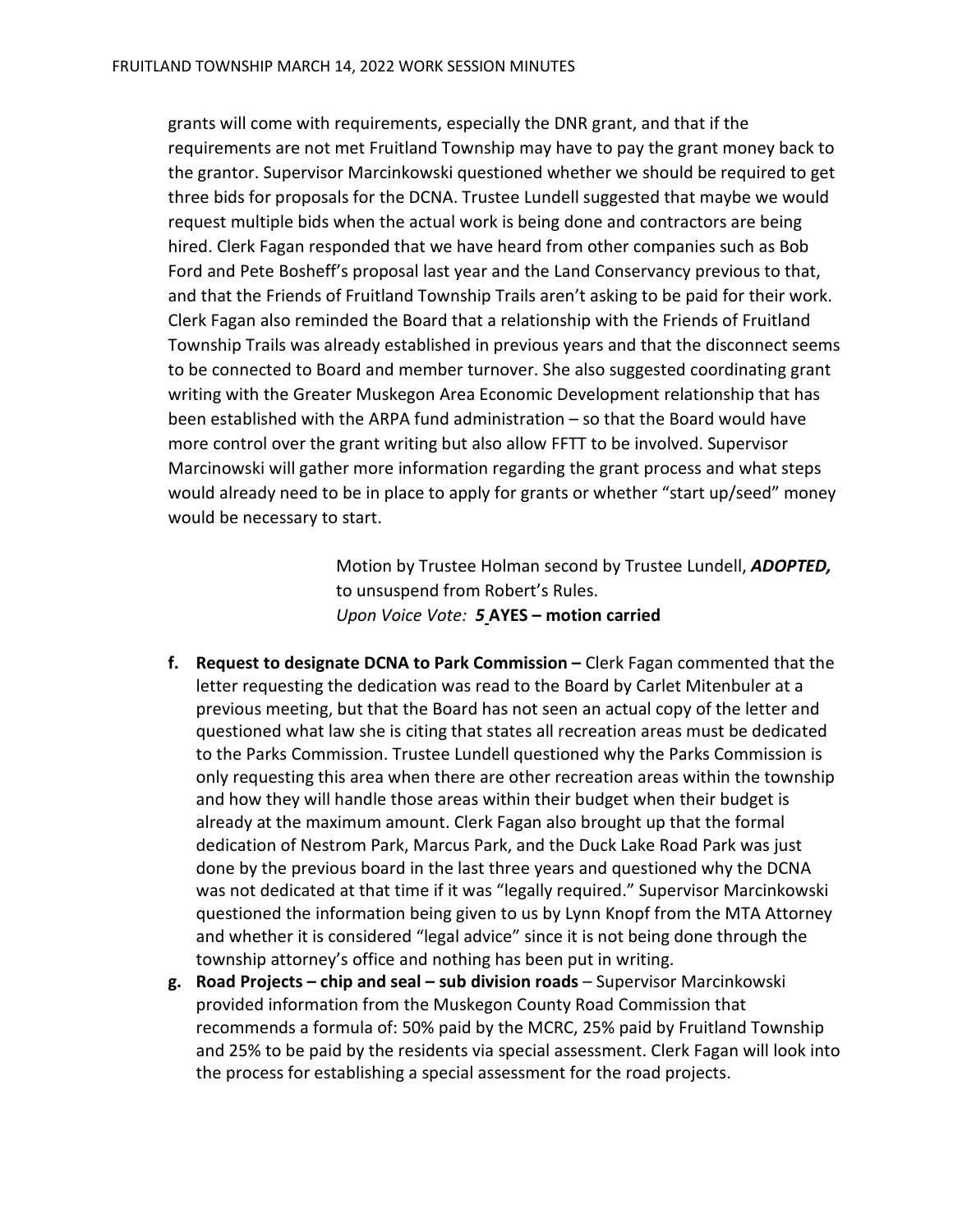h. Ambulance Service Template/Questions – Supervisor Marcinkowski presented a form he is using to create an information template to get the most important information regarding ambulance service in Fruitland Township out to residents. Trustee Lundell suggested adding something that might be able to give residents an idea of how much their tax bill would increase with White Lake Ambulance Authority and also making an effort to make the information easy to understand by all residents. The Board also discussed a small synopsis of why Fruitland Township withdrew from the White Lake Ambulance Authority but also the updated information about how they have improved since that time, as well as a brief comment about recent response times by ProMed and why this has been brought to the Board.

#### NEW BUSINESS –

- a. 2022-2023 Budget First look Supervisor Marcinkowksi presented the proposed General Fund budget, including the Parks and Recreation Commission budget and stated the budget does balance.
- b. Fireworks Application The White Lake Yacht Club is requesting approval for their usual firework shows.
- c. Planning Commission Zoning Ordinance language changes The Planning Commission is recommending language changes for Accessory Buildings and Uses, Lake Michigan Shoreline District, and Inland Lakes District. Trustee Holman shared that the Planning Commission approved the changes unanimously and did not have any public comments during their public hearing.
- d. Road Brining D&B MCRC Supervisor Marcinkowski provided two quotes for brining in 2022. The Muskegon County Road Commission is approximately double the amount of the D&B Brine quote. The Township has used D&B in the past and many residents complained about the timing and application by the MCRC last year. Supervisor Marcinkowski will check on their lead time and how to schedule brining with D&B Brine.
- e. Ratify Resolution 2021-19 Regulatory Ordinance Article 63 Natural Area Conservation District – This was initially approved in November 2021, but it was not properly published. This needs to be ratified so that it can be properly published and accepted.
- f. Resolutions 2022-07 Establish Depositories for Township Funds; Resolution 2022- 10 Citizens Advisory Committees –
- g. PINS Agreement 2022 Supervisor Marcinkowski presented the 2022-23 agreement for the PINS program. The cost has increased slightly and will need to be adjusted in the budget.
- h. Citizen's Advisory Committee Township Property The Citizens Advisory Committee for Township Properties has finished their project and provided their recommendations. They will make a full presentation at the Regular Board Meeting.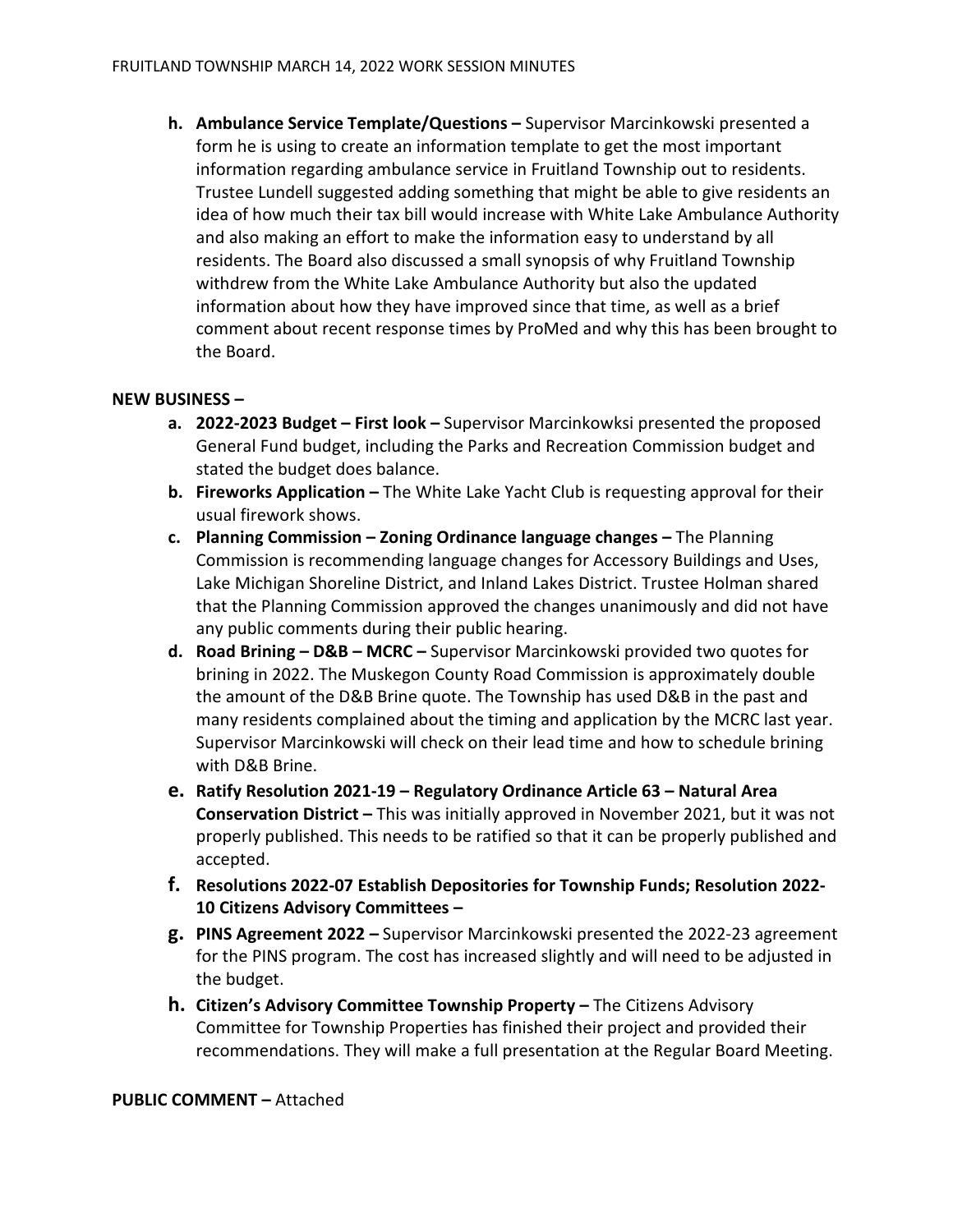BOARD COMMENTS/DISCUSSION – Clerk Fagan shared that White Lake Senior Center is having their annual meeting on 3/15/22 at 8:30 am. They also announced on their postcard that their lease with the City of Montague has been renewed and they plan to be able to remain for "years to come." Clerk Fagan said the website has been updated with the changes requested and after the budget is finalized she will be working with the website designers to finalize everything and receive training to update it. Supervisor Marcinkowski shared that the Gypsy Moth egg count did support spraying this year and he is sending information to the residents on how they can get their property sprayed.

#### ADJOURNMENT

Motion by Trustee Holman, second by Clerk Fagan, ADOPTED, to adjourn the March 14, 2022 Work Session of the Township of Fruitland at 11:50 AM. Upon Voice Vote: 5 AYES – motion carried

Respectfully Submitted,

Breann Fagan, Clerk Township of Fruitland